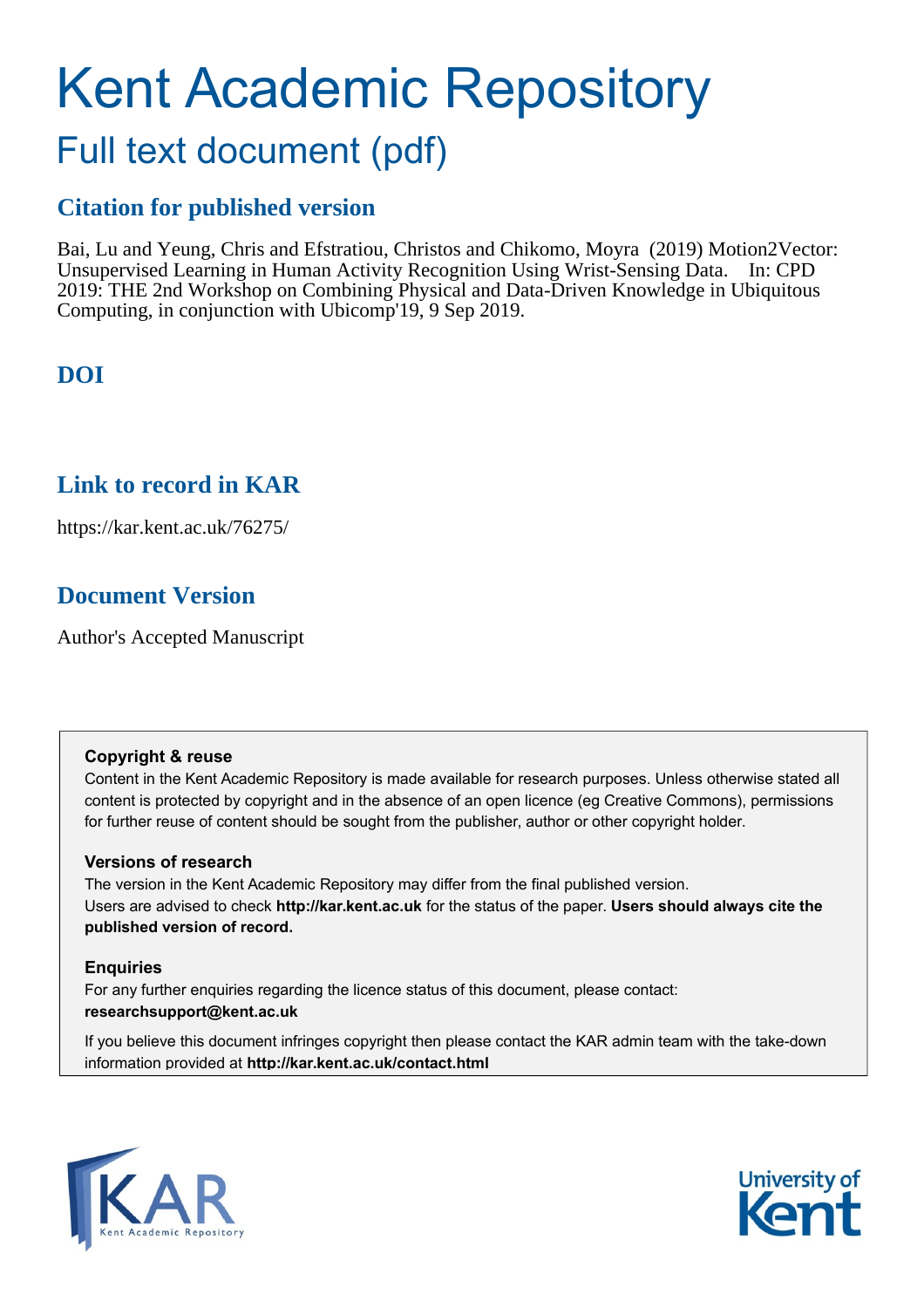## Motion2Vector: Unsupervised Learning in Human Activity Recognition Using Wrist-Sensing Data

Lu Bai<sup>∗</sup> l.bai@ulster.ac.uk Ulster University Belfast, UK

Christos Efstratiou University of Kent Canterbury, Kent c.efstratiou@kent.ac.uk

#### ABSTRACT

With the increasing popularity of consumer wearable devices augmented with sensing capabilities (smart bands, smart watches), there is a significant focus on extracting meaningful information about human behaviour through large scale real-world wearable sensor data. The focus of this work is to develop techniques to detect human activities, utilising a large dataset of wearable data where no ground truth has been produced on the actual activities performed. We propose a deep learning variational auto encoder activity recognition model - Motion2Vector. The model is trained using large amounts of unlabelled human activity data to learn a representation of a time period of activity data. The learned activity representations can be mapped into an embedded activity space and grouped with regards to the nature of the activity type. In order to evaluate the proposed model, we have applied our method on public dataset - The Heterogeneity Human Activity Recognition (HHAR) dataset. The results showed that our method can achieve improved result over the HHAR dataset. In addition, we have collected our own lab-based activity dataset. Our experimental results show that our system achieves good accuracy in detecting such activities, and has the potential to provide additional insights in understanding the real-world activity in the situations where there is no ground truth available.

ACM ISBN 978-1-4503-6869-8/19/09...\$15.00 <https://doi.org/10.1145/3341162.3349335>

Chris Yeung Shearwater Systems Ltd Canterbury, UK chris.yeung@shearwatersystems.com

Moyra Chikomo

University of Kent Canterbury, Kent mc810@kent.ac.uk

#### CCS CONCEPTS

• Human-centered computing  $\rightarrow$  Ubiquitous and mobile computing.

#### **KEYWORDS**

human activity recognition, deep learning, variational auto encoder

#### ACM Reference Format:

Lu Bai, Chris Yeung, Christos Efstratiou, and Moyra Chikomo. 2019. Motion2Vector: Unsupervised Learning in Human Activity Recognition Using Wrist-Sensing Data. In Adjunct Proceedings of the 2019 ACM International Joint Conference on Pervasive and Ubiquitous Computing and the 2019 International Symposium on Wearable Computers (UbiComp/ISWC '19 Adjunct), September 9–13, 2019, London, United Kingdom. ACM, New York, NY, USA, 6 pages. <https://doi.org/10.1145/3341162.3349335>

#### 1 INTRODUCTION

With the increasing popularity of consumer wearable devices augmented with sensing capabilities (smart bands, smart watches), there is a significant focus in extracting meaningful information about human behaviour through large scale real-world wearable sensor data [13]. Human activity recognition (HAR) through wearable devices is recently considered a vital tool for future healthcare applications, especially in support for elderly people and patients with certain long-term conditions [2–4]. HAR can help patients with continuous care and rehabilitation needs at home and provides clinicians with additional insight of the patients' performance.

Traditional approaches in developing HAR systems, rely on the collection of properly labeled training datasets, where the actual activities of the users are captured accurately either through controlled experiments, or through self reports [1, 12, 14]. These approaches however suffer from scalability issues as the process of collecting ground truth through self-report cannot be employed on a large scale and over

Permission to make digital or hard copies of all or part of this work for personal or classroom use is granted without fee provided that copies are not made or distributed for profit or commercial advantage and that copies bear this notice and the full citation on the first page. Copyrights for components of this work owned by others than the author(s) must be honored. Abstracting with credit is permitted. To copy otherwise, or republish, to post on servers or to redistribute to lists, requires prior specific permission and/or a fee. Request permissions from permissions@acm.org. UbiComp/ISWC '19 Adjunct, September 9–13, 2019, London, United Kingdom © 2019 Copyright held by the owner/author(s). Publication rights licensed to ACM.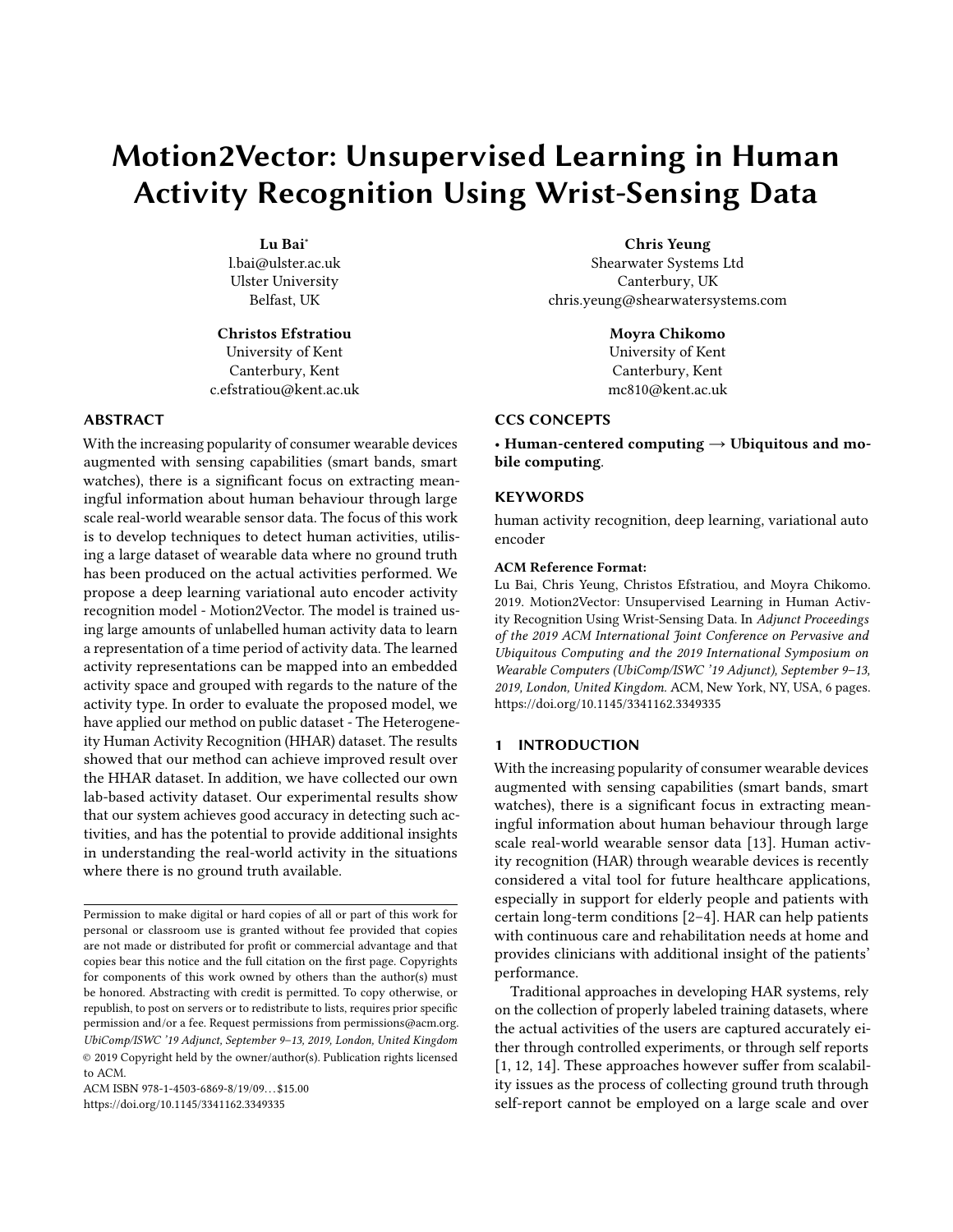UbiComp/ISWC '19 Adjunct, September 9-13, 2019, London, United Kingdom L.Bai et al.

long periods of time. In order to progress with the wider application of HAR systems there is a need for developing techniques were human activity classifiers can be developed with minimum need for accurate ground truth from the participants.

In this work we aim to explore the development of an unsupervised model to infer what people do from wearable sensor data. Our focus is on the use of large scale wearable datasets, which do not contain any prior labeling of the activities that users perform. Interpreting and using such data imposes significant challenges in developing appropriate human activity recognition techniques, without the need for accurately labelling data to produce a training dataset.

Specifically, we focus on the analysis of a large dataset of activities captured through wearable wrist-bands (Microsoft Band 2) as part of the Innovate UK funded project "Epilepsy Networks". The dataset was produced by a cohort of 37 patients suffering from epilepsy, using wearable wrist-bands during their daily lives, for a long period of time (approximately 6500 days in total, with an average of 112 days per participant). The dataset consists of raw accelerometer, gyroscope readings along with physiological data (i.e. heart rate) as captured by the wearable device. During the deployment the participants were not required to submit any ground truth about their daily activities.

Our aim is to develop a technique to detect the daily activities of participants through this unlabeled dataset. To do this we propose an approach based on an auto-encoder deep learning model, called Motion2Vector, which is developed through unsupervised training on this large dataset. The purpose of the model is to convert a time period of activity data into a movement vector embedding within a multidimensional space, as a representation of a certain activity type. That representation helps us group similar activities together within the embedded space. The technique can help identify when and for how long similar activities take place, but the actual meaning/context for such activities requires limited knowledge of ground truth. We evaluate the approach through public dataset - HHAR and our own lab-based activity dataset. The core contribution of this work includes:

- We propose a variational autoencoder (VAE) deep learning technique to train a model using a large wrist-band dataset of real-world activities, without labelling. The proposed model enables movement embedding utilising the raw input from wearable sensor data.
- We deploy our data collection system and collect the datasets in lab-based session in order to evaluate our trained model. The lab-based session is accurately labelled by the researcher who is carrying out the experiment.

• We validate our trained model on both public datasets and our collected datasets.

#### 2 RELATED WORK

Significant work in HAR focuses on the use of inertial sensor to detect human activities [10, 16, 18]. This is motivated primarily by the wide availability of such sensors on consumer devices such as smartphones and smart watches. Most of these systems rely heavily on well labeled training datasets, generated mostly through controlled lab experiments. The development and training of appropriate machine learning classifiers typically involves the extraction of hand-crafted features from the raw data before being used to train an appropriate classifier. Manual extraction of features from raw data typically requires appropriate domain knowledge on the type of activity that should be detected, or would require extensive human observation.

With the increased popularity in deep learning models in machine learning, there has been also a shift in applying deep learning techniques in HAR [13]. In [17], a CNN model is used to automate the feature extraction under the supervision of output labels. [5], a LSTM-RNN model is created in order to explore the time dependencies of the human motion data. Supervised deep learning models can save development time in creating the appropriate features, however, it still requires accurately labelled datasets to train the model. Semisupervised models aim to integrate the supervised learning and unsupervised learning. They generally rely on small amounts of labelled data [6, 8]. However, in situations where the collection of ground truth is not realistic or possible, semi-supervised models are still not feasible solutions.

When considering scenarios where sensor data has been collected already, but without any prior ground truth, exploring unsupervised learning techniques is the only viable approach. In unsupervised learning there is no requirement for labelled data. The purpose is to find hidden patterns within the data, and identify groups of similar activities [11]. Evaluating an unsupervised model is challenging when no labeled data is available. In our work, we exploit a small set of labeled activity dataset as part of the evaluation of the produced model.

#### 3 DEEP LEARNING ARCHITECTURE

Our objective is to develop a HAR system that is trained on a large unlabeled dataset of sensor data captured by smart wrist bands. The purpose of the HAR system is to be able to group similar activities together. In order to achieve this we first need to train a model to encode raw inertial sensor data into a vector that represents the movement characteristics captured by the sensor data.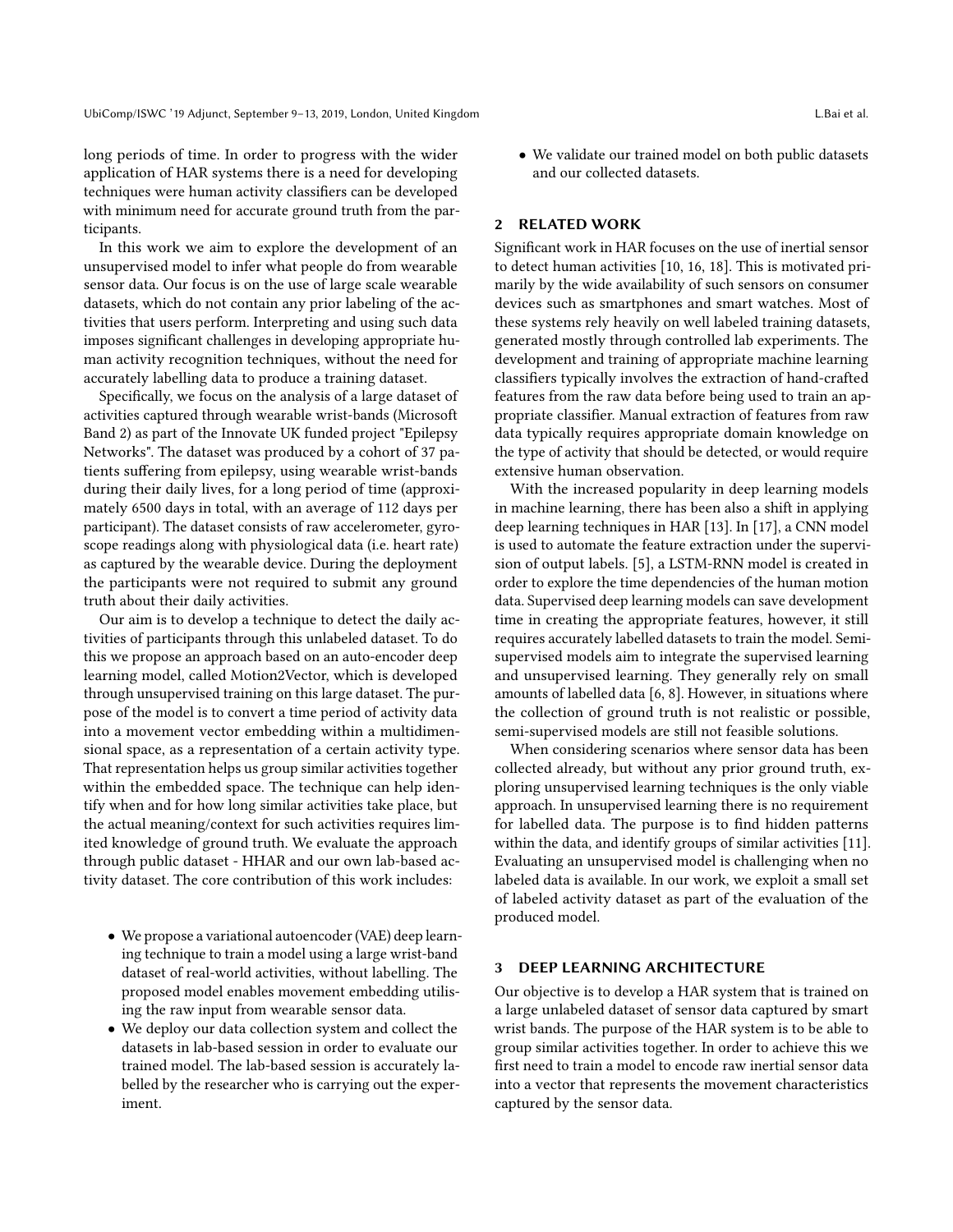Motion2Vector: Unsupervised Learning in HAR using Wrist-Sensing Data UbiComp/ISWC '19 Adjunct, September 9–13, 2019, London, United Kingdom



Figure 1: Deep learning architecture

#### Model Overview

The deep learning model used in this study is inspired by the variational autoencoder proposed by Hu et.al [7] which is applied in generating sketch drawings in a vector format using a recurrent neural network (RNN). In our work, we have made certain modifications to make the deep learning architecture fit with the context of our problem. Figure 1 shows this deep learning architecture. Raw sensor data is pre-processed and fed into an encoder neural network. The hidden layer is N-dimensional encoded vector which is used as the representation of the activity. The decoder neural network decodes the encoded vector and creates an output which has the exact same size as the input. The cost function is trying to minimize the difference between the input and output. The details of the deep learning network are described in the following subsections. After the model has been trained, the encoded vector is used as a good representation of the blocks of activity in the embedded space.

#### Input Data Preparation

The input data for the training model, and the validation dataset, consist of raw accelerometer and gyroscope data captured from the wearable wrist band. These datasets are pre-processed as described below.

Accelerometer and Gyroscope Sensors. In processing the sensor data, our aim is to convert every sensor data point with raw accelerometer and gyroscope data, into a data point that represents the relative change of the position and orientation of the sensing device. Essentially each data point is to be converted into a vector M=( $\Delta P_x$ ,  $\Delta P_y$ ,  $\Delta P_z$ ,  $g_x$ ,  $g_y$ ,  $g_z$ ) where  $\Delta P_{x,y,z}$  represent the change in position, and  $g_{x,y,z}$ represent change in orientation. Activity within a short time period is composed of a set of points.

Calculating the relative change of position. Extracting gravity from the raw data is used to identify a global reference frame. Extracting gravity from accelerometer data can be done using

a low-pass / moving average filter:  $\Delta G = G \cdot \alpha + (1 - \alpha) \cdot$  $Acc_{input} \cdot (x)$ 

The relative change of position is to calculate the position relative to the previous position with respect to the global reference frame. In order to calculate the 3D relative position, the first step is to compute the linear acceleration from raw acceleration and the second step is to double integrate the linear acceleration. The input data to the auto encoder consists of a time window of multiple sensor data points  $(M_1, M_2)$  $M_2,\ldots, M_n$ ).

#### Auto Encoder

The auto encoder consists of an encoder model that "compresses" the input data into a vector representation, and a decoder that uses the generated vector to "decompress" the data to its original form. The auto encoder is trained using a cost function that evaluate how well the encoding-decoding process works.

For our encoder, we use a bidirectional Long Short-Term Memory (LSTM) to encode the input blocks of pre-processed data.



Figure 2: bidirectional LSTM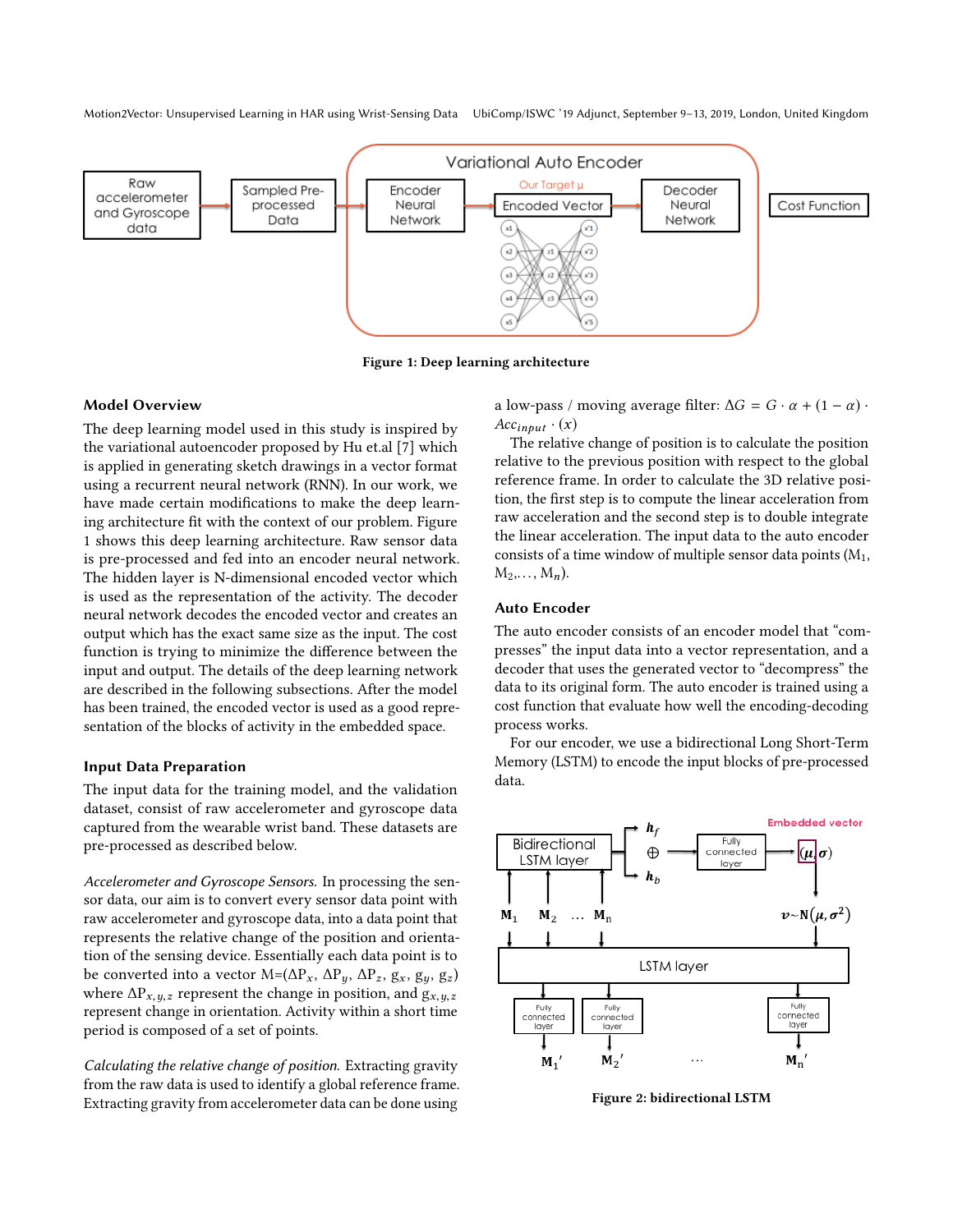As seen in Figure 2, two hidden states  $h_f$  and  $h_b$  are generated. Then the concatenation of these hidden states will be used to generate two embedded vectors through a fully connected layer.

The embedded vector  $\mu$  is our target in this study, it is a 128 dim vector and it is considered an appropriate representation of the input movement within a particular time period.

As part of the training process, the  $\mu$  vector is used by the decoder which is responsible for regenerating the input data. In order to prepare the inputs for the decoder, a random vector v is created using  $\mu$  and  $\delta$  following a unit normalised distribution. The decoder takes the created vector  $\nu$  and all the inputs to generate the outputs.

#### Cost function and training details

Our model is trained through a combination of two parts of loss - content loss and KL-divergence loss [9]. As described in Equation 1, the content loss is to minimize the difference between the input M and output M'.

$$
L_c = \frac{1}{N} \sum_{i=1}^{N} (M' - M)^2
$$
 (1)

The KL divergence loss is described in the Equation 2 below:

$$
L_{KL} = -\frac{1}{2N} \sum_{i=1}^{N} (1 + ln\sigma_i - \mu_i^2 - \sigma_i)
$$
 (2)

The final loss is the optimisation of the content loss and the KL-divergence loss (Equation 3).

$$
L = L_c + \gamma L_{KL} \tag{3}
$$

Annealing technique is used to adjust the latent lost:  $0.1 < y < 1$ . The training result is shown in Figure 3. In each subplot, the x-axis is the number of the training iterations and y-axis is the value of training loss.

#### 4 EVALUATION

#### Training Dataset

The training data has been captured as part of an Innovate UK funded project. The aim of the project was to provide support for people suffering from epilepsy, and it included a large deployment of wrist-worn devices to patients. During the study, each of the participants was given a Microsoft Band 2 and installed a mobile app able to log data from their wearable device. The app was also designed to collect the patients' self-reports on potential epileptic seizures; however, no other ground truth was captured regarding the daily activities of the participants. Wristband sensor data has been collected on 37 patients from May 2017 until August 2018.



Figure 3: Loss graph for our model trained using our large cohort of data

Sensor data included tri-axis accelerometer and tri-axis gyroscope data, sampled at 31Hz. In this study, we use this dataset as our training datasets.



Figure 4: The system structure of the wearable data collection system

#### Evaluation Dataset

In evaluating our trained model, we needed wearable data with ground truth so as to evaluate the accuracy of the trained model. We relied on a combination of public HAR datasets, and in lab experiments.

Public Dataset. In order to evaluate our model, we selected the public HHAR dataset [15], a dataset collected from 9 participants. It contains data from 4 different models of smartwatches (2 LG watches, 2 Samsung Galaxy Gears). The sensor readings contain both accelerometer and gyroscope.

Data collection. Most of the public available datasets are focused in collecting general motion of the human during walking, running, cycling, sitting, etc. However, since our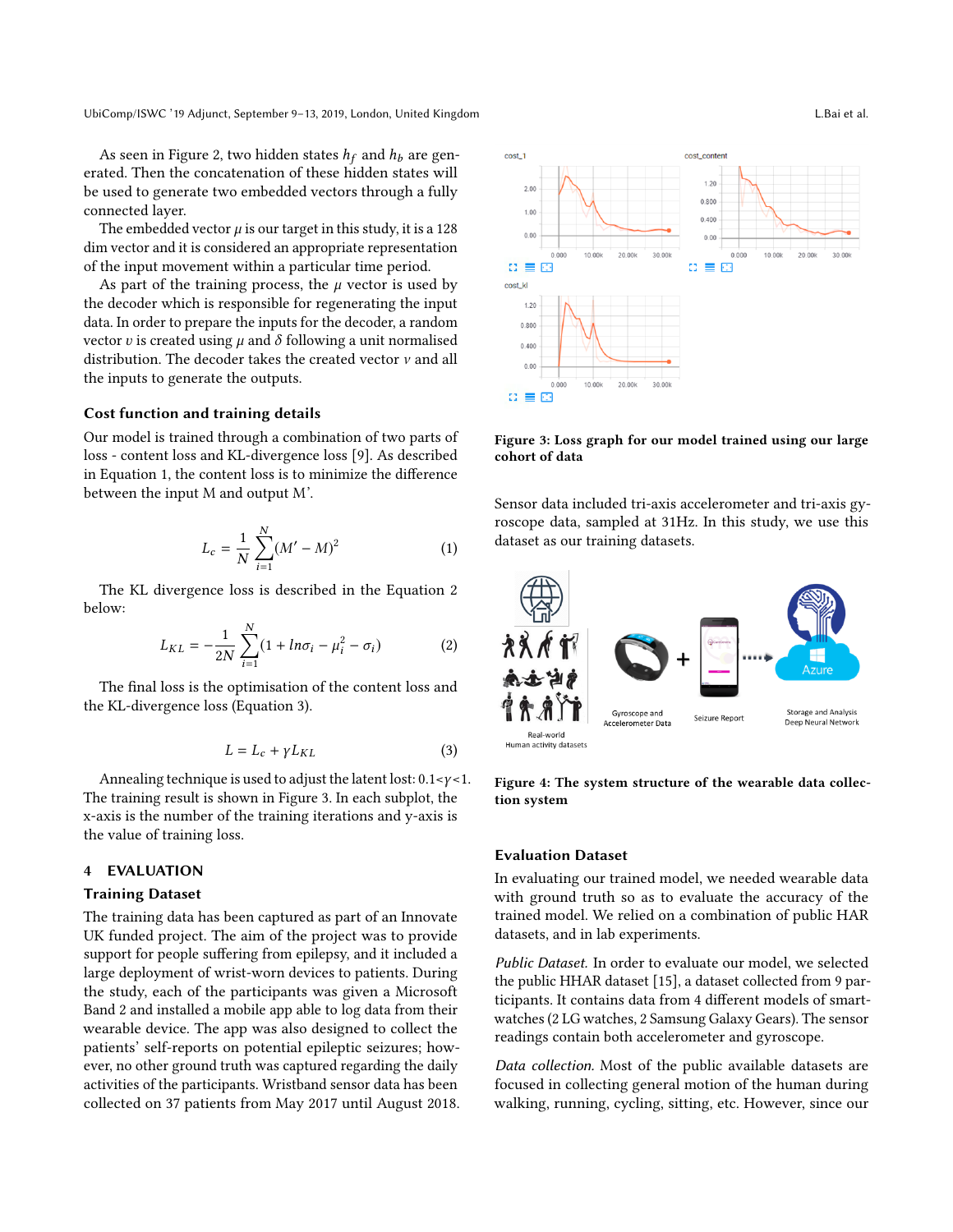

Figure 5: Data collection details for lab-based data collection

Table 1: The F1 Performance of different Datasets

| Classifier    |         | Public Dataset Our lab dataset |
|---------------|---------|--------------------------------|
| C4.5          | 86.91 % | 84.63%                         |
| <b>KNN</b>    | 90.21%  | 75.73 %                        |
| Random Forest | 91.54%  | 88.75%                         |

wrist sensor is worn by the participant all the time, we are able to track some finer motion of the hand activity including drinking, waving hand, typing, etc. In order to explore a wider range of activities we generated our own labeled data, through a controlled experiment. 10 participants were invited for a 15 mins lab-based session where they were asked to perform certain tasks wearing a wristband.

The lab-based session experiment was carried out in a research room at the University of Kent. During this experiment session, the participants were asked to complete a range of different human daily activity including walking, running, typing, writing, etc. Figure 5 shows the experimental flow of the lab-based session. The ground truth was captured by the pad operated by the observer researcher. The app developed for capturing the activity was able to record the start and end time of each of the specific activities.

#### Evaluation Methods

For each dataset, through applying the trained model, we have gained 128 dimensional encoded vectors. One method to evaluate the performance is to use 128 dimension vectors as features. Three different classifiers have been used and the classification results are presented using F1 score. A comparison has been made with other researcher's work on the same dataset using hand crafted features.

Motion2Vector: Unsupervised Learning in HAR using Wrist-Sensing Data UbiComp/ISWC '19 Adjunct, September 9–13, 2019, London, United Kingdom

Table 2: Activity recoginition Performance based on embedding dictionary

|                       | Performance Public Dataset Our lab dataset |          |
|-----------------------|--------------------------------------------|----------|
| Precision             | 87%                                        | 73%      |
| Recall                | 88 %                                       | 73%      |
| F <sub>1</sub> -Score | 87%                                        | $72. \%$ |

Additionally, another method based on the Euclidean distance have been proposed to evaluate the results of the Embedding. 30% of data is used to create the word embedding dictionary, and the Euclidean distance is calculated using Equation (4) below for the distance between the test dataset and the embedding dictionary. The activity predicted on the test dataset is estimated as the activity of the closest vector in terms of Euclidean distance.

$$
D = \sqrt{\sum_{i=1}^{n} (x_i - y_i)^2}
$$
 (4)

#### Results

Results Visualisation. In Figure 6, a visualisation of the Embedded space has been presented. Different activities are grouped together in the space and from the left to right, the activity type is less active. t-NSE is applied to reduce the dimenstions and visulise the 128 dimension vectors in the embeded space.

Classifier Validation. For both datasests, we have implement the first evaluation method using the embedded 128 dimension vectors as the features. We train 3 different classifiers and the performance F1 score is presented in Table 1. It is noted that the classifiers trained by using the embedded vectors as the features outperform the standard approaches with the handcrafted features from a previous study where the F1 scores of KNN and Random Forest are all below 90% while the F1 score of C4.5 is less than 85%. The F1 score of the lab-based dataset is slightly lower than that of the Public Dataset due to the fact that our collected lab-based dataset is much more noisy and contains more activities.

Euclidean Distance Validation. For both datasets, we have also implemented the evaluation using the Euclidean based method as described in the above Evaluation Methods section. The results of the performance are presented in Table 2 for two different datasets.

#### 5 CONCLUSIONS

In this paper, we present a deep learning model for unsupervised activity recognition. The model has been trained using a large dataset from epileptic patient activity data. The